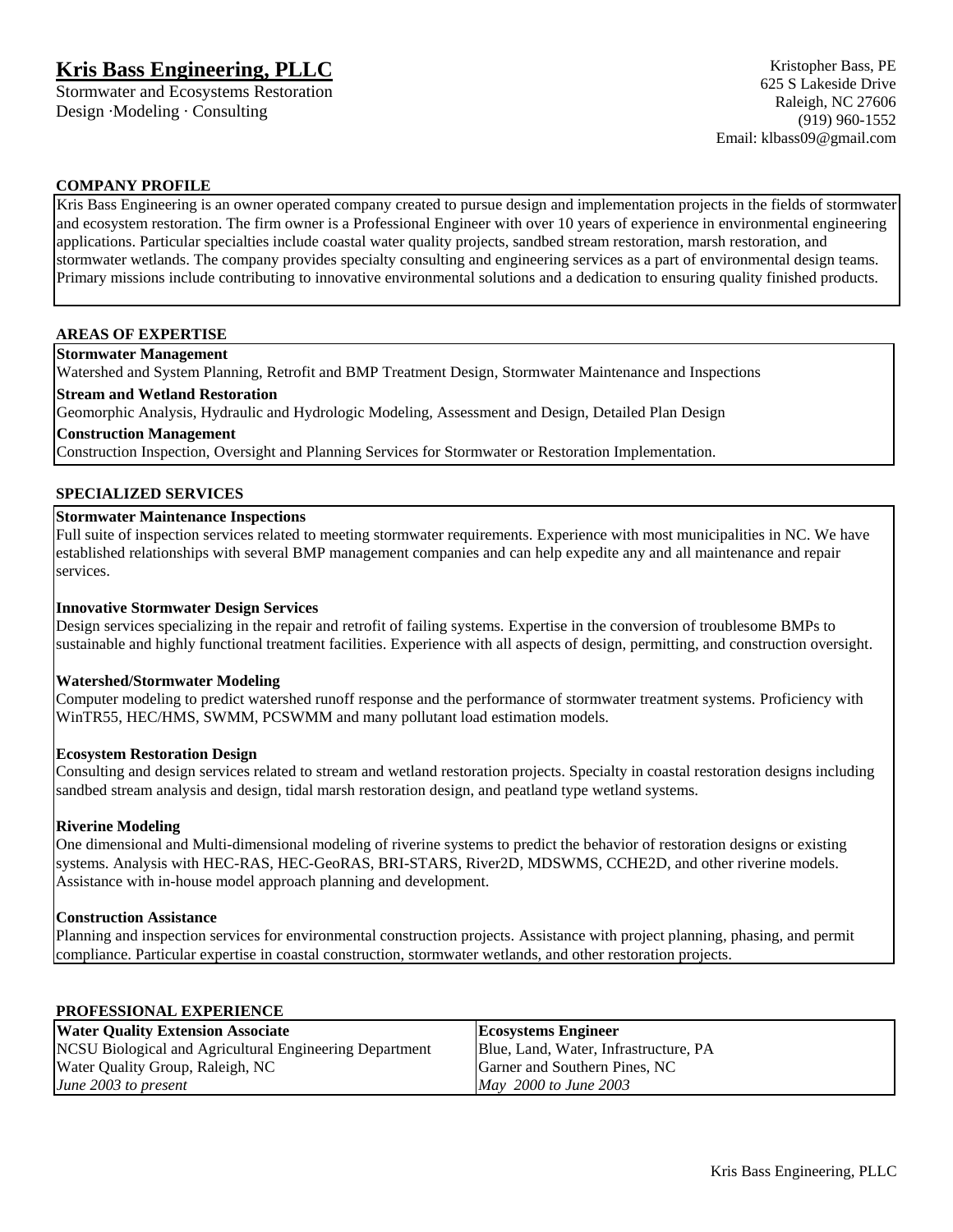#### **ACCOMPLISHMENT SUMMARY**

- Led designs and performed construction oversight for over 10,000 linear feet of stream restoration and over 1,000 acres of wetland restoration. Supported research level monitoring efforts at 5 sites.
- Led designs and performed construction oversight for 15 stormwater wetlands and at least 5 other stormwater BMP  $\bullet$ projects. Supported design, construction, and monitoring activities for at least 10 other stormwater projects.
- $\bullet$ Led monitoring activities and report preparation for 8 restoration projects.
- Led evaluations for 20 grant funded stormwater improvement projects throughout NC. Have provided annual inspection  $\bullet$ services for over 100 stormwater BMP's in North Carolina in each of the past 3 years.
- Provided support and instruction for over 20 workshops and training courses. Developed and led 3 separate instructional  $\bullet$ workshops, and 2 yearly for the past 4 years.
- Delivered or co-authored over 10 presentations at professional conferences.  $\bullet$

# **REPRESENTATIVE PROJECTS**

#### **Taylor Site Stream and Wetland Restoration Project**

Analysis, design, and monitoring for an 8 acre, 1200 linear foot sand bed stream and wetland restoration project in Cayce, South Carolina.

# **Sturgeon City Park and Marsh Restoration Project**

Design and construction management on a 5 acre tidal creek and marsh restoration project in Jacksonville, NC.

# **Core Creek Stream and Wetland Restoration**

Restoration design and construction oversight for 1600 feet of coastal plain sandbed stream and 10 acres of wetlands.

#### **Chowan Country Club Water Quality Project**

Design and construction management of golf course redesign for drainage and water quality improvement. The project involves a stormwater management system with over 10 acres of various types of stormwater wetlands.

#### **North River Stream and Wetland Restoration**

Design, analysis, permitting, and construction oversight on several phases of this large project. Phases included 35 acres of tidal marsh and over 250 acres of freshwater wetlands. Over 6,000 feet of stream were restored as part of the project.

#### **Lenoir Stormwater Wetland Retrofit**

Led design team on this 3 acre stormwater wetland project. Assisted with analysis, design, and construction oversight of this unique project in the City of Lenoir, NC.

#### **Town Lake Restoration Project**

Assessment of restoration options for this 10 acre lake on the NC 303(d) list. Analysis of sediment deposition, development of sustainable solutions for the lake. Development of detailed plans and construction management for project implementation.

#### **Stormwater BMP Inspector**

Inspection of stormwater BMP's in Raleigh, Cary, Durham, and Apex, NC. Inspection of facilities to ensure performance and regulatory requirements are met. Development of maintenance and modification plans as needed.

#### **Jack Smith Creek Stormwater Wetland Project**

Led design team, analysis, permitting, and construction work on a 25 acre, innovative stormwater project in New Bern, NC.

#### **Lux Farms Hydrologic Restoration**

Conceptual design and planning, participate with stakeholder team to develop plans for a 3,000 acre wetlands restoration and water quality project.

#### **Black Creek Watershed Restoration**

Led design and construction oversight for 5 stormwater BMP projects in an impaired watershed. Participate with stakeholder team in developing projects and other watershed initiatives.